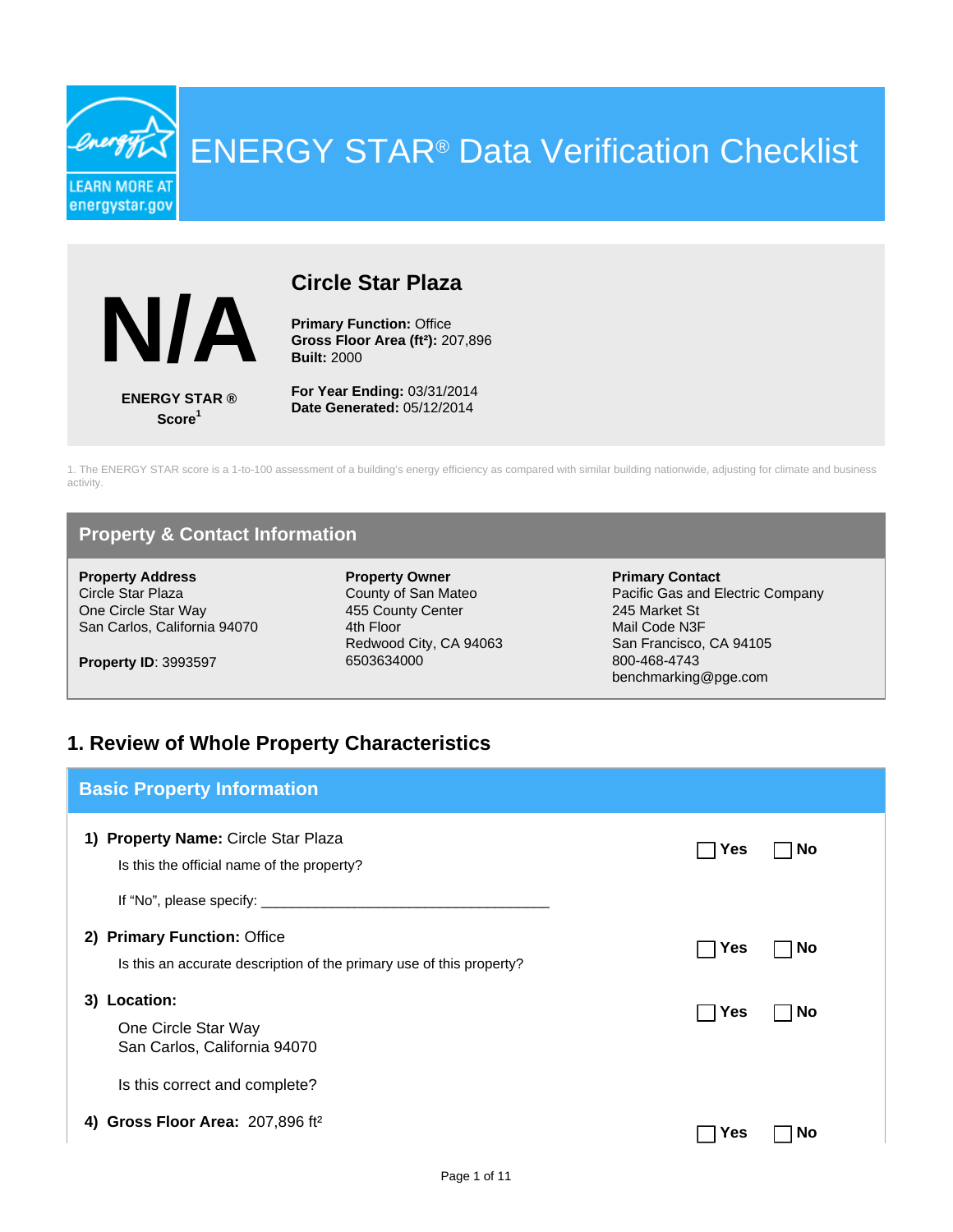| Does this represent the entire property? (i.e., no part of the building/property was<br>excluded/subtracted from the total) If "no" please specify what space has been excluded. |     |           |
|----------------------------------------------------------------------------------------------------------------------------------------------------------------------------------|-----|-----------|
| 5) Annual Occupancy: 55<br>Is this occupancy accurate for the entire 12 month period being assessed?                                                                             | Yes | <b>No</b> |
| 6) Number of Buildings: 2<br>Does this number accurately represent all structures?                                                                                               | Yes | <b>No</b> |
| Notes:                                                                                                                                                                           |     |           |
|                                                                                                                                                                                  |     |           |
|                                                                                                                                                                                  |     |           |

| <b>Indoor Environmental Standards</b>                                                                                                                       |     |           |
|-------------------------------------------------------------------------------------------------------------------------------------------------------------|-----|-----------|
| Ventilation for Acceptable Indoor Air Quality<br>1)<br>Does this property meet the ASHRAE Standard 62 for ventilation for acceptable indoor<br>air quality? | Yes | No        |
| 2) Acceptable Thermal Environmental Conditions<br>Does this property meet the ASHRAE Standard 55 for thermal comfort?                                       | Yes | <b>No</b> |
| <b>Adequate Illumination</b><br>3)<br>Does this property adhere to the IESNA Lighting Handbook for lighting quality?                                        | Yes | <b>No</b> |
| Notes:                                                                                                                                                      |     |           |

# **2. Review of Property Use Details**

| <b>Office: Office Use</b>                                                                                                                                                                                                                                                                                                                                                                         |     |    |  |
|---------------------------------------------------------------------------------------------------------------------------------------------------------------------------------------------------------------------------------------------------------------------------------------------------------------------------------------------------------------------------------------------------|-----|----|--|
| 1) Gross Floor Area: $207,896$ ft <sup>2</sup><br>Is this the total size, as measured between the principal exterior surfaces of the<br>enclosing fixed walls of the building(s)? This includes all areas inside the building(s)<br>such as: occupied tenant areas, common areas, meeting areas, break rooms,<br>restrooms, elevator shafts, mechanical equipment areas, and storage rooms. Gross | Yes | No |  |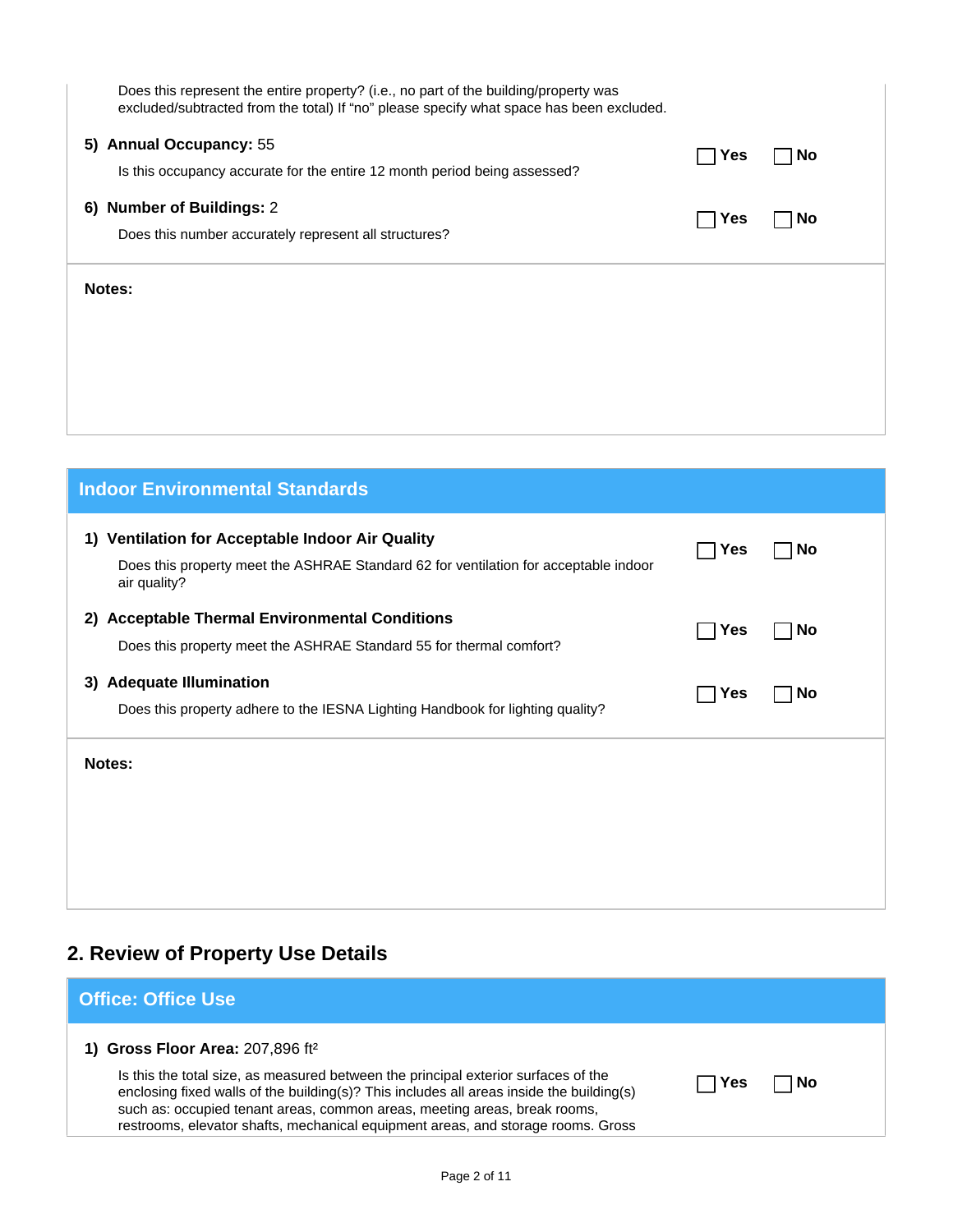| Floor Area should not include interstitial plenum space between floors, which may house<br>pipes and ventilation. Gross Floor Area is not the same as rentable, but rather includes<br>all area inside the building(s). Leasable space would be a sub-set of Gross Floor Area.<br>In the case where there is an atrium, you should count the Gross Floor Area at the<br>base level only. Do not increase the size to accommodate open atrium space at higher<br>levels. The Gross Floor Area should not include any exterior spaces such as balconies<br>or exterior loading docks and driveways.<br>2) Weekly Operating Hours: Not entered<br>Is this the total number of hours per week that the property is occupied by the majority<br>of the employees? It does not include hours when the property is occupied only by<br>maintenance, security, or other support personnel. The Weekly Operating Hours is not<br>the same as the hours during which the HVAC equipment is run, but rather should be<br>based on the hours during which your property is actually occupied by the majority of<br>the tenants. It is possible that these hours may correspond to hours specified within a | Yes | <b>No</b> |
|------------------------------------------------------------------------------------------------------------------------------------------------------------------------------------------------------------------------------------------------------------------------------------------------------------------------------------------------------------------------------------------------------------------------------------------------------------------------------------------------------------------------------------------------------------------------------------------------------------------------------------------------------------------------------------------------------------------------------------------------------------------------------------------------------------------------------------------------------------------------------------------------------------------------------------------------------------------------------------------------------------------------------------------------------------------------------------------------------------------------------------------------------------------------------------------------|-----|-----------|
| lease, during which the owner is required to provide the leasee with conditioned space.<br>However, this number should never include additional HVAC startup or shutdown time.<br>For properties with a schedule that varies during the year, Weekly Operating Hours<br>refers to the schedule most often followed.                                                                                                                                                                                                                                                                                                                                                                                                                                                                                                                                                                                                                                                                                                                                                                                                                                                                            |     |           |
| 3) Number of Computers: Not entered                                                                                                                                                                                                                                                                                                                                                                                                                                                                                                                                                                                                                                                                                                                                                                                                                                                                                                                                                                                                                                                                                                                                                            |     |           |
| Is this the total number of computers, laptops, and data servers at the property? This<br>number should not include tablet computers, such as iPads, or any other types of office<br>equipment.                                                                                                                                                                                                                                                                                                                                                                                                                                                                                                                                                                                                                                                                                                                                                                                                                                                                                                                                                                                                | Yes | <b>No</b> |
| 4) Number of Workers on Main Shift: Not entered                                                                                                                                                                                                                                                                                                                                                                                                                                                                                                                                                                                                                                                                                                                                                                                                                                                                                                                                                                                                                                                                                                                                                |     |           |
| Is this the total number of workers present during the primary shift? This is not a total<br>count of workers, but rather a count of workers who are present at the same time. For<br>example, if there are two daily eight hour shifts of 100 workers each, the Number of<br>Workers on Main Shift value is 100. Number of Workers on Main Shift may include<br>employees of the property, sub-contractors who are onsite regularly, and volunteers<br>who perform regular onsite tasks. Number of Workers should not include visitors to the<br>buildings such as clients, customers, or patients.                                                                                                                                                                                                                                                                                                                                                                                                                                                                                                                                                                                           | Yes | <b>No</b> |
| 5) Percent That Can Be Heated: 100                                                                                                                                                                                                                                                                                                                                                                                                                                                                                                                                                                                                                                                                                                                                                                                                                                                                                                                                                                                                                                                                                                                                                             |     |           |
| Is this the total percentage of the property that can be heated by mechanical equipment?                                                                                                                                                                                                                                                                                                                                                                                                                                                                                                                                                                                                                                                                                                                                                                                                                                                                                                                                                                                                                                                                                                       | Yes | <b>No</b> |
| 6) Percent That Can Be Cooled: 100                                                                                                                                                                                                                                                                                                                                                                                                                                                                                                                                                                                                                                                                                                                                                                                                                                                                                                                                                                                                                                                                                                                                                             |     |           |
| Is this the total percentage of the property that can be cooled by mechanical equipment?<br>This includes all types of cooling from central air to individual window units.                                                                                                                                                                                                                                                                                                                                                                                                                                                                                                                                                                                                                                                                                                                                                                                                                                                                                                                                                                                                                    | Yes | <b>No</b> |
| Notes:                                                                                                                                                                                                                                                                                                                                                                                                                                                                                                                                                                                                                                                                                                                                                                                                                                                                                                                                                                                                                                                                                                                                                                                         |     |           |
|                                                                                                                                                                                                                                                                                                                                                                                                                                                                                                                                                                                                                                                                                                                                                                                                                                                                                                                                                                                                                                                                                                                                                                                                |     |           |
|                                                                                                                                                                                                                                                                                                                                                                                                                                                                                                                                                                                                                                                                                                                                                                                                                                                                                                                                                                                                                                                                                                                                                                                                |     |           |
|                                                                                                                                                                                                                                                                                                                                                                                                                                                                                                                                                                                                                                                                                                                                                                                                                                                                                                                                                                                                                                                                                                                                                                                                |     |           |
|                                                                                                                                                                                                                                                                                                                                                                                                                                                                                                                                                                                                                                                                                                                                                                                                                                                                                                                                                                                                                                                                                                                                                                                                |     |           |

## **Parking: Parking Use**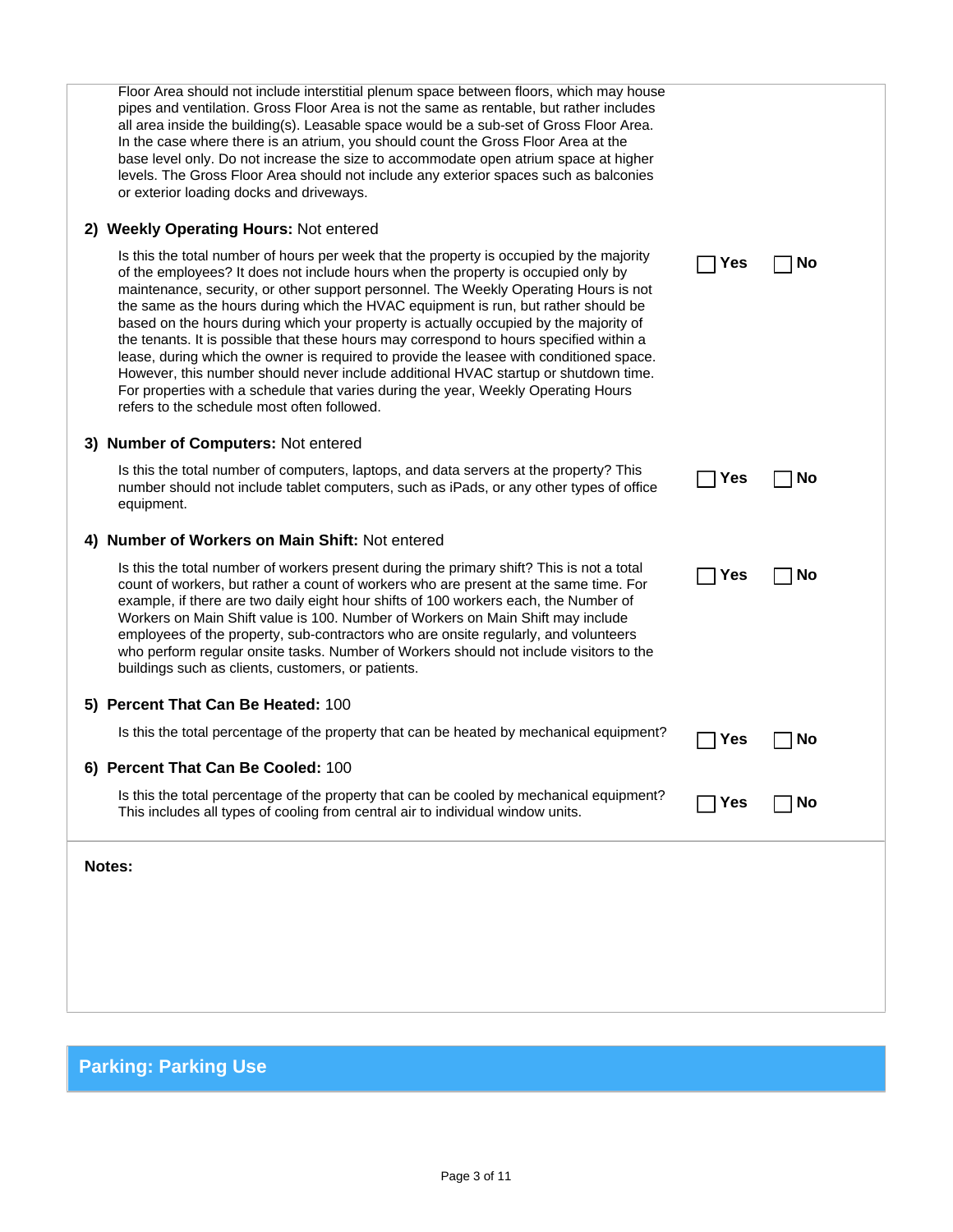| Open Parking Lot Size: 55,600 ft <sup>2</sup><br>1)                                                                                                                                                                                                                                                          |     |    |
|--------------------------------------------------------------------------------------------------------------------------------------------------------------------------------------------------------------------------------------------------------------------------------------------------------------|-----|----|
| Is this the total area that is lit and used for parking vehicles? Open Parking Lot Size<br>refers specifically to open area, which may include small shading covers but does not<br>include any full structures with roofs. Parking lot size may include the area of parking<br>spots, lanes, and driveways. | Yes | No |
| 2) Partially Enclosed Parking Garage Size: 79,800 ft <sup>2</sup>                                                                                                                                                                                                                                            |     |    |
| Is this the total area of any parking structure that is not fully enclosed? This includes<br>parking garages where each level is covered at the top, but the sides are partially or fully<br>open – that is, structures that have partial walls or no walls at all.                                          | Yes | No |
| Completely Enclosed Parking Garage Size: 0 ft <sup>2</sup><br>3)                                                                                                                                                                                                                                             |     |    |
| Is this the total area of a parking structure that is completely enclosed on all four sides<br>and has a roof? For example, this includes an underground parking structure or a fully<br>enclosed structure on the first few stories of another building.                                                    | Yes | No |
| 4) Supplemental Heating: No                                                                                                                                                                                                                                                                                  |     |    |
| Does the parking garage have a heating system to pre-heat ventilation air and/or<br>maintain a minimum temperature during winter months?                                                                                                                                                                     | Yes | No |
| Notes:                                                                                                                                                                                                                                                                                                       |     |    |
|                                                                                                                                                                                                                                                                                                              |     |    |
|                                                                                                                                                                                                                                                                                                              |     |    |
|                                                                                                                                                                                                                                                                                                              |     |    |
|                                                                                                                                                                                                                                                                                                              |     |    |

### **3. Review of Energy Consumption**

| <b>Data Overview</b>           |                   |                                                                                      |            |
|--------------------------------|-------------------|--------------------------------------------------------------------------------------|------------|
| <b>Site Energy Use Summary</b> |                   | <b>National Median Comparison</b>                                                    |            |
| Natural Gas (kBtu)             | 2,981,100 (32%)   | National Median Site EUI (kBtu/ft <sup>2</sup> )                                     | 60.1       |
| Electric - Grid (kBtu)         | 6,207,293.1 (68%) | National Median Source EUI (kBtu/ft <sup>2</sup> )                                   | 148.1      |
| Total Energy (kBtu)            | 9,188,393         | % Diff from National Median Source<br>EUI                                            | $-26.54\%$ |
| <b>Energy Intensity</b>        |                   |                                                                                      |            |
| Site (kBtu/ft <sup>2</sup> )   | 44.2              | <b>Emissions</b> (based on site energy use)                                          |            |
| Source (kBtu/ft <sup>2</sup> ) | 108.8             | Greenhouse Gas Emissions (MtCO2e)                                                    | 703.8      |
|                                |                   | <b>Power Generation Plant or Distribution Utility:</b><br>Pacific Gas & Electric Co. |            |

Note: All values are annualized to a 12-month period. Source Energy includes energy used in generation and transmission to enable an equitable assessment.

### **Summary of All Associated Meters**

The following meters are associated with the property, meaning that they are added together to get the total energy use for the property. Please see additional tables in this checklist for the exact meter consumption values.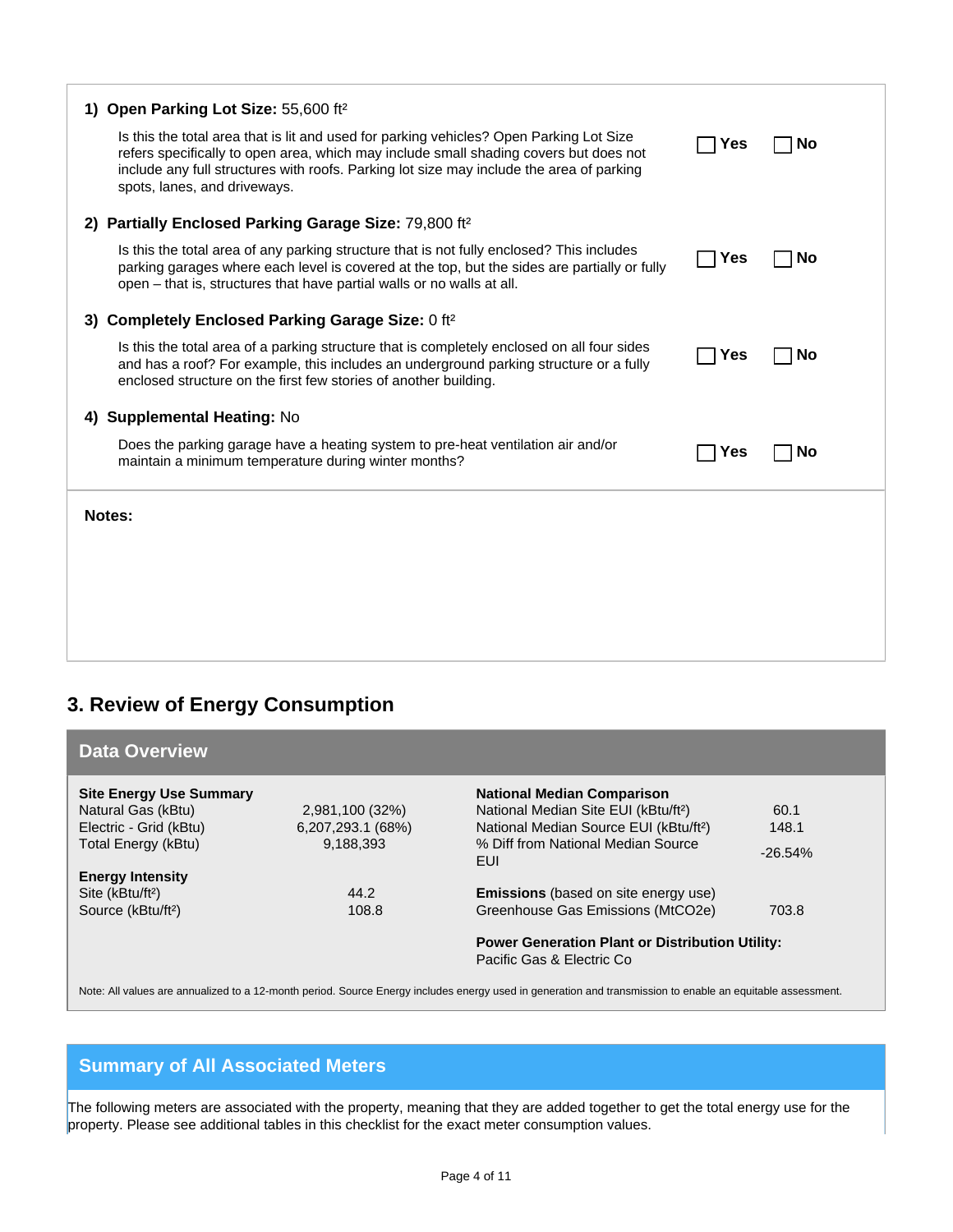| <b>Meter Name</b>                                                                                                                                                                     | <b>Fuel Type</b>                                                                                     | <b>Start Date</b> | <b>End Date</b> |     | <b>Associated With</b> |
|---------------------------------------------------------------------------------------------------------------------------------------------------------------------------------------|------------------------------------------------------------------------------------------------------|-------------------|-----------------|-----|------------------------|
| x01581                                                                                                                                                                                | Electric                                                                                             | 01/01/2012        | In Use          |     | Circle Star Plaza      |
| 1006527991                                                                                                                                                                            | Electric                                                                                             | 01/01/2012        | In Use          |     | Circle Star Plaza      |
| 1004778052                                                                                                                                                                            | Electric                                                                                             | 01/01/2012        | In Use          |     | Circle Star Plaza      |
| 1006730917                                                                                                                                                                            | Electric                                                                                             | 01/01/2012        | In Use          |     | Circle Star Plaza      |
| 51997561                                                                                                                                                                              | <b>Natural Gas</b>                                                                                   | 01/01/2012        | In Use          |     | Circle Star Plaza      |
| 52522327                                                                                                                                                                              | <b>Natural Gas</b>                                                                                   | 01/01/2012        | In Use          |     | Circle Star Plaza      |
| <b>Total Energy Use</b><br>reporting period of this application?                                                                                                                      | Do the meters shown above account for the total energy use of this property during the               |                   |                 | Yes | <b>No</b>              |
| <b>Additional Fuels</b><br>Do the meters above include all fuel types at the property? That is, no additional fuels such as<br>district steam, generator fuel oil have been excluded. |                                                                                                      |                   | Yes             | No  |                        |
| <b>On-Site Solar and Wind Energy</b>                                                                                                                                                  |                                                                                                      |                   |                 | Yes | <b>No</b>              |
| must be reported.                                                                                                                                                                     | Are all on-site solar and wind installations reported in this list (if present)? All on-site systems |                   |                 |     |                        |
| Notes:                                                                                                                                                                                |                                                                                                      |                   |                 |     |                        |

# **Electric Meter: x01581** (**kWh (thousand Watt-hours))**

| <b>Associated With: Circle Star Plaza</b> |                 |              |                     |  |  |
|-------------------------------------------|-----------------|--------------|---------------------|--|--|
| <b>Start Date</b>                         | <b>End Date</b> | <b>Usage</b> | <b>Green Power?</b> |  |  |
| 03/28/2013                                | 04/26/2013      | 6,640        | No.                 |  |  |
| 04/26/2013                                | 05/29/2013      | 7,560        | No.                 |  |  |
| 05/29/2013                                | 06/27/2013      | 6,680        | No                  |  |  |
| 06/27/2013                                | 07/29/2013      | 6,840        | <b>No</b>           |  |  |
| 07/29/2013                                | 08/26/2013      | 7,080        | No.                 |  |  |
| 08/26/2013                                | 09/26/2013      | 13,720       | No                  |  |  |
| 09/26/2013                                | 10/25/2013      | 11.720       | No                  |  |  |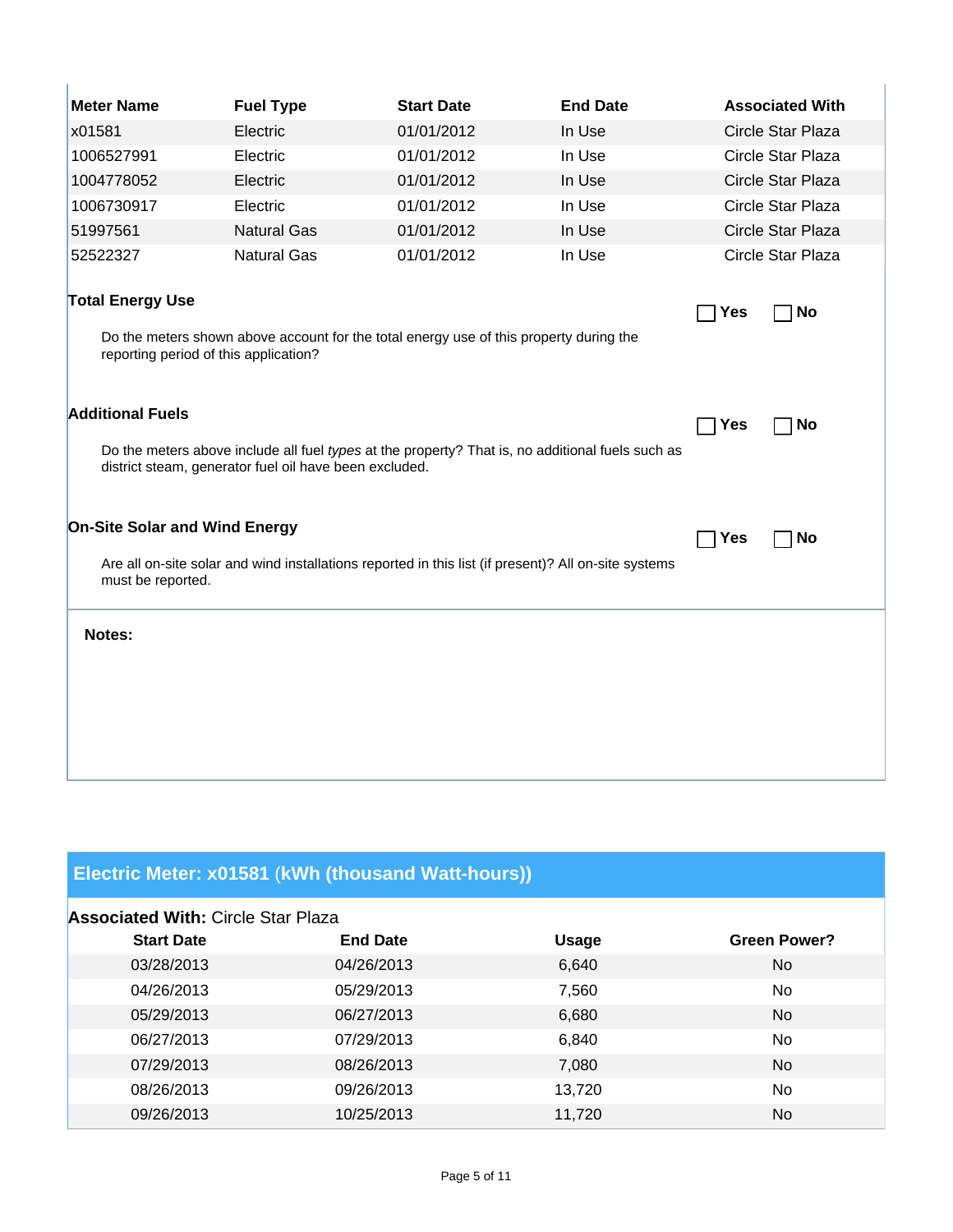| <b>Start Date</b>                                                                                                                                                                                                                                                                                                                                | <b>End Date</b> | <b>Usage</b>                             | <b>Green Power?</b> |  |
|--------------------------------------------------------------------------------------------------------------------------------------------------------------------------------------------------------------------------------------------------------------------------------------------------------------------------------------------------|-----------------|------------------------------------------|---------------------|--|
| 10/25/2013                                                                                                                                                                                                                                                                                                                                       | 11/25/2013      | 12,360                                   | No                  |  |
| 11/25/2013                                                                                                                                                                                                                                                                                                                                       | 12/27/2013      | 14,600                                   | No                  |  |
| 12/27/2013                                                                                                                                                                                                                                                                                                                                       | 01/28/2014      | 13,880                                   | No                  |  |
| 01/28/2014                                                                                                                                                                                                                                                                                                                                       | 02/27/2014      | 13,280                                   | No                  |  |
| 02/27/2014                                                                                                                                                                                                                                                                                                                                       | 03/31/2014      | 14,960                                   | No                  |  |
| 03/31/2014                                                                                                                                                                                                                                                                                                                                       | 04/30/2014      | 13,720                                   | No                  |  |
|                                                                                                                                                                                                                                                                                                                                                  | Watt-hours)):   | <b>Total Consumption (kWh (thousand</b>  | 143,040             |  |
|                                                                                                                                                                                                                                                                                                                                                  | <b>Btu)):</b>   | <b>Total Consumption (kBtu (thousand</b> | 488,052.5           |  |
| <b>Total Energy Consumption for this Meter</b><br><b>Yes</b><br><b>No</b><br>Do the fuel consumption totals shown above include consumption of all energy tracked<br>through this meter that affect energy calculations for the reporting period of this application<br>(i.e., do the entries match the utility bills received by the property)? |                 |                                          |                     |  |
| Notes:                                                                                                                                                                                                                                                                                                                                           |                 |                                          |                     |  |

## **Electric Meter: 1006527991** (**kWh (thousand Watt-hours))**

| <b>Associated With: Circle Star Plaza</b> |                 |              |                     |
|-------------------------------------------|-----------------|--------------|---------------------|
| <b>Start Date</b>                         | <b>End Date</b> | <b>Usage</b> | <b>Green Power?</b> |
| 03/27/2013                                | 04/28/2013      | $\mathbf 0$  | No.                 |
| 04/28/2013                                | 05/28/2013      | 0            | No                  |
| 05/28/2013                                | 06/26/2013      | $\mathbf 0$  | No.                 |
| 06/26/2013                                | 07/28/2013      | 23           | No                  |
| 07/28/2013                                | 08/26/2013      | 68           | No.                 |
| 08/26/2013                                | 09/25/2013      | 89           | No                  |
| 09/25/2013                                | 10/24/2013      | 68           | No.                 |
| 10/24/2013                                | 11/24/2013      | 65           | No                  |
| 11/24/2013                                | 12/26/2013      | 27           | No.                 |
| 12/26/2013                                | 01/27/2014      | 44           | No                  |
| 01/27/2014                                | 02/26/2014      | 54           | No.                 |
| 02/26/2014                                | 03/27/2014      | 25           | No                  |
| 03/27/2014                                | 04/28/2014      | 36           | No.                 |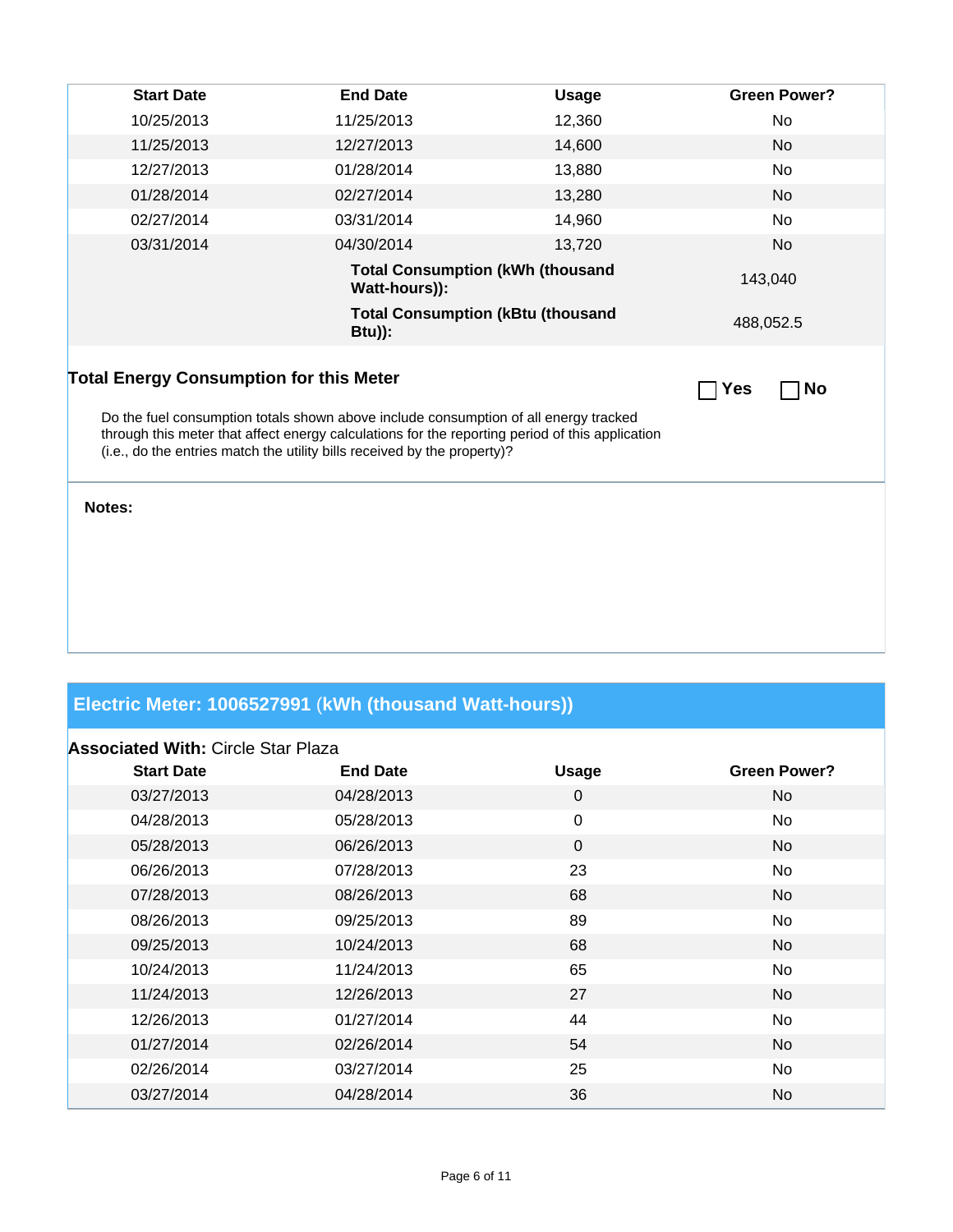|                                                | <b>Total Consumption (kWh (thousand</b><br>Watt-hours)):                                                                                                                                                                                                            | 499              |
|------------------------------------------------|---------------------------------------------------------------------------------------------------------------------------------------------------------------------------------------------------------------------------------------------------------------------|------------------|
|                                                | <b>Total Consumption (kBtu (thousand</b><br>$Btu)$ :                                                                                                                                                                                                                | 1,702.6          |
| <b>Total Energy Consumption for this Meter</b> |                                                                                                                                                                                                                                                                     | <b>No</b><br>Yes |
|                                                | Do the fuel consumption totals shown above include consumption of all energy tracked<br>through this meter that affect energy calculations for the reporting period of this application<br>(i.e., do the entries match the utility bills received by the property)? |                  |
| Notes:                                         |                                                                                                                                                                                                                                                                     |                  |
|                                                |                                                                                                                                                                                                                                                                     |                  |
|                                                |                                                                                                                                                                                                                                                                     |                  |
|                                                |                                                                                                                                                                                                                                                                     |                  |

### **Electric Meter: 1004778052** (**kWh (thousand Watt-hours))**

#### **Associated With:** Circle Star Plaza

| <b>Start Date</b>                              | <b>End Date</b>                                                                      | <b>Usage</b>                             | <b>Green Power?</b> |
|------------------------------------------------|--------------------------------------------------------------------------------------|------------------------------------------|---------------------|
| 03/27/2013                                     | 04/28/2013                                                                           | 43,672                                   | <b>No</b>           |
| 04/28/2013                                     | 05/28/2013                                                                           | 20,894                                   | No                  |
| 05/28/2013                                     | 06/26/2013                                                                           | 36,503                                   | <b>No</b>           |
| 06/26/2013                                     | 07/28/2013                                                                           | 41,782                                   | No                  |
| 07/28/2013                                     | 08/26/2013                                                                           | 78,123                                   | <b>No</b>           |
| 08/26/2013                                     | 09/25/2013                                                                           | 138,881                                  | No                  |
| 09/25/2013                                     | 10/24/2013                                                                           | 123,107                                  | <b>No</b>           |
| 10/24/2013                                     | 11/24/2013                                                                           | 121,423                                  | No                  |
| 11/24/2013                                     | 12/26/2013                                                                           | 125,919                                  | No                  |
| 12/26/2013                                     | 01/27/2014                                                                           | 135,107                                  | No                  |
| 01/27/2014                                     | 02/26/2014                                                                           | 140,875                                  | <b>No</b>           |
| 02/26/2014                                     | 03/27/2014                                                                           | 153,151                                  | No                  |
| 03/27/2014                                     | 04/28/2014                                                                           | 162,860                                  | No                  |
|                                                | <b>Total Consumption (kWh (thousand</b><br>Watt-hours)):                             |                                          | 1,322,297           |
|                                                | $Btu)$ :                                                                             | <b>Total Consumption (kBtu (thousand</b> | 4,511,677.4         |
| <b>Total Energy Consumption for this Meter</b> | Do the fuel consumption totals shown above include consumption of all energy tracked |                                          | <b>No</b><br>Yes    |

through this meter that affect energy calculations for the reporting period of this application

(i.e., do the entries match the utility bills received by the property)?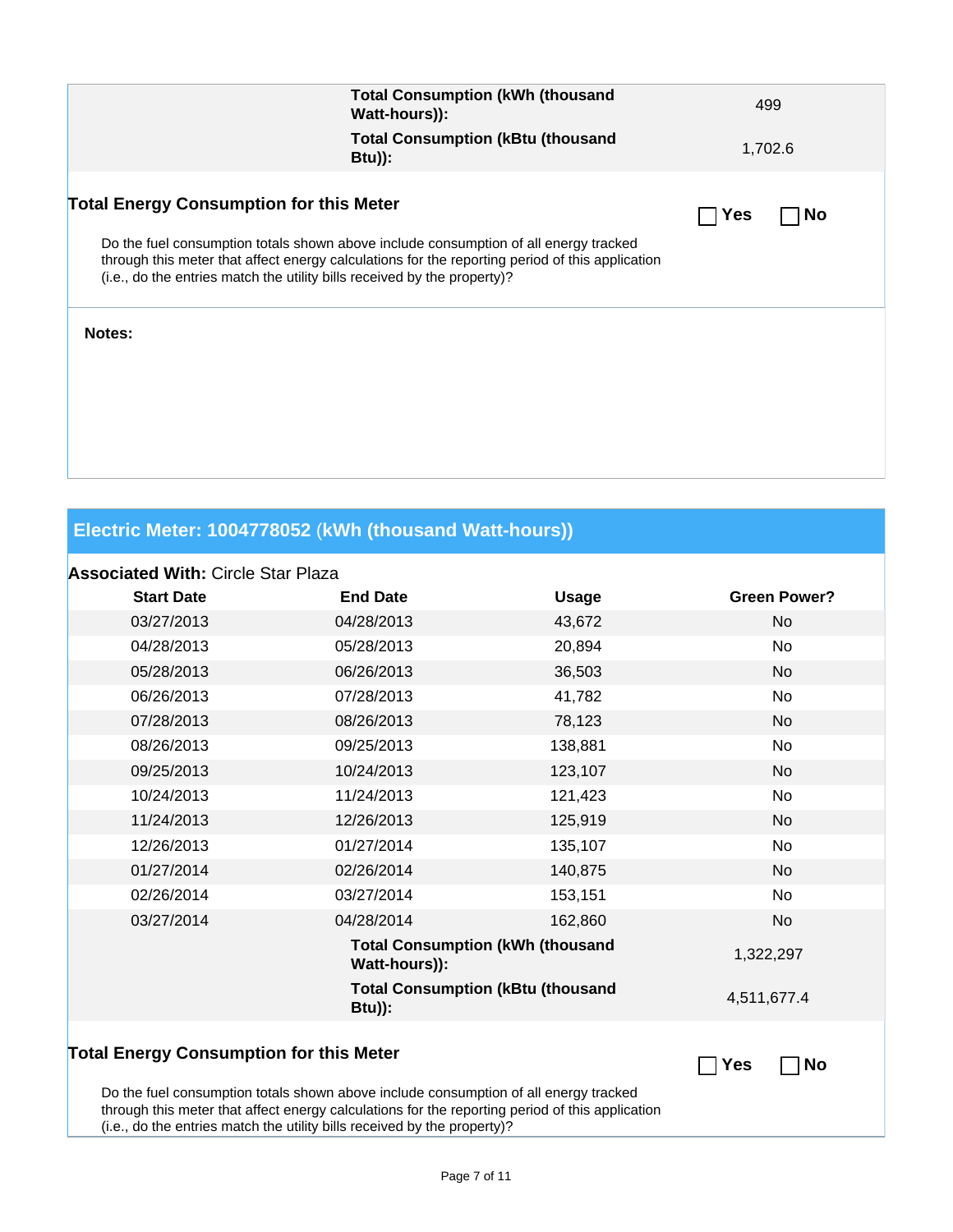#### **Notes:**

### **Electric Meter: 1006730917** (**kWh (thousand Watt-hours))**

#### **Associated With:** Circle Star Plaza

| ASSUCIALEU VIIIII. UIIUE JIAI I IAZA                     |                 |                                          |                     |  |
|----------------------------------------------------------|-----------------|------------------------------------------|---------------------|--|
| <b>Start Date</b>                                        | <b>End Date</b> | <b>Usage</b>                             | <b>Green Power?</b> |  |
| 03/28/2013                                               | 04/26/2013      | 35,700                                   | No                  |  |
| 04/26/2013                                               | 05/29/2013      | 32,100                                   | No                  |  |
| 05/29/2013                                               | 06/27/2013      | 46,500                                   | <b>No</b>           |  |
| 06/27/2013                                               | 07/29/2013      | 52,500                                   | No                  |  |
| 07/29/2013                                               | 08/26/2013      | 49,500                                   | <b>No</b>           |  |
| 08/26/2013                                               | 09/26/2013      | 56,400                                   | No                  |  |
| 09/26/2013                                               | 10/25/2013      | 43,200                                   | No                  |  |
| 10/25/2013                                               | 11/25/2013      | 33,900                                   | No                  |  |
| 11/25/2013                                               | 12/27/2013      | 37,200                                   | <b>No</b>           |  |
| 12/27/2013                                               | 01/28/2014      | 43,500                                   | No                  |  |
| 01/28/2014                                               | 02/27/2014      | 44,400                                   | No                  |  |
| 02/27/2014                                               | 03/28/2014      | 37,500                                   | <b>No</b>           |  |
| 03/28/2014                                               | 04/29/2014      | 35,100                                   | No                  |  |
| <b>Total Consumption (kWh (thousand</b><br>Watt-hours)): |                 |                                          | 547,500             |  |
|                                                          | $Btu)$ :        | <b>Total Consumption (kBtu (thousand</b> | 1,868,070           |  |
| <b>Total Energy Consumption for this Meter</b>           |                 |                                          | No<br>Yes           |  |

Do the fuel consumption totals shown above include consumption of all energy tracked through this meter that affect energy calculations for the reporting period of this application (i.e., do the entries match the utility bills received by the property)?

**Notes:**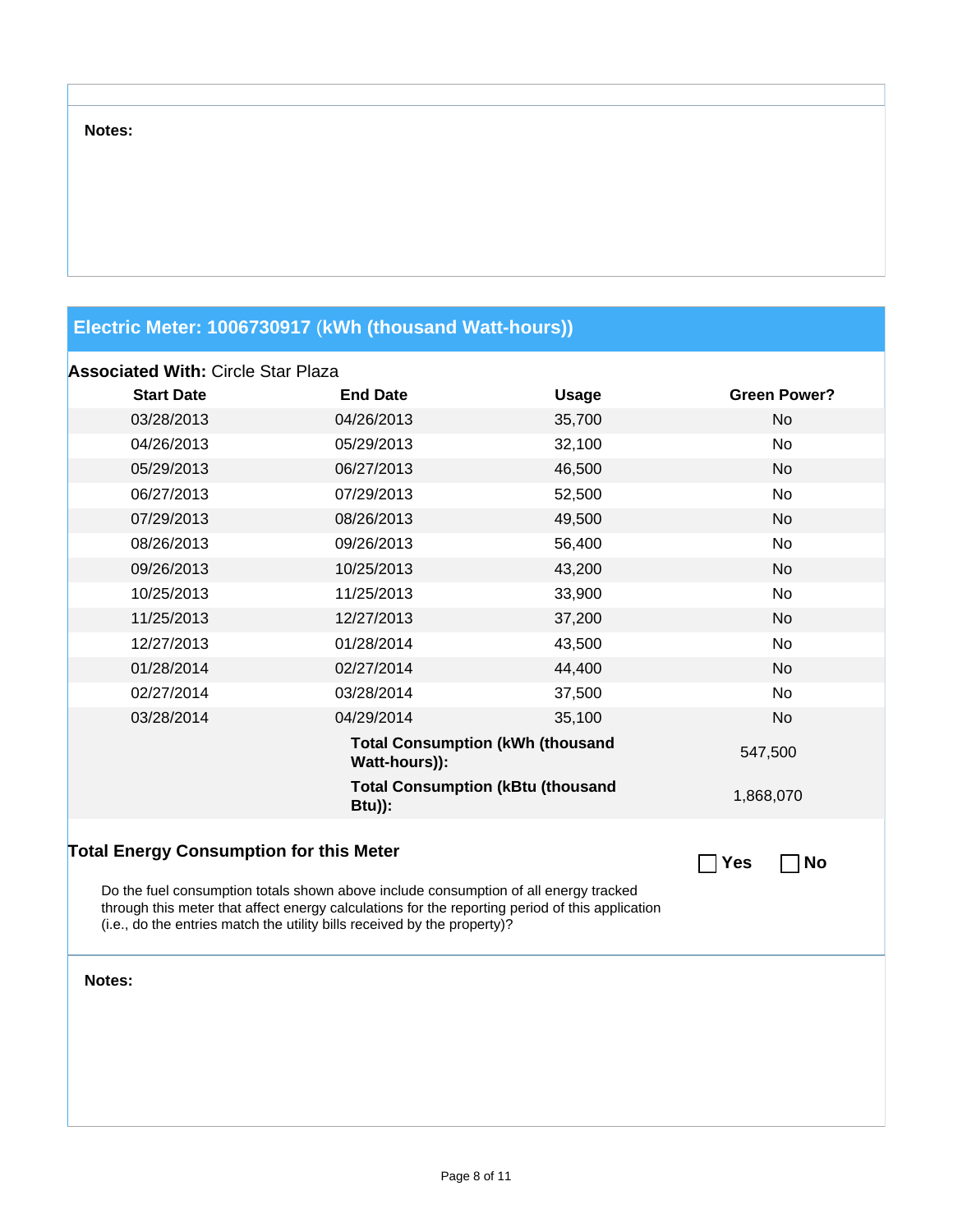## **Natural Gas Meter: 51997561** (**therms)**

| <b>Associated With: Circle Star Plaza</b> |  |
|-------------------------------------------|--|
|-------------------------------------------|--|

| <b>Start Date</b>                                                                                                                                                                                                                                                   | <b>End Date</b>                                           | <b>Usage</b>     |  |
|---------------------------------------------------------------------------------------------------------------------------------------------------------------------------------------------------------------------------------------------------------------------|-----------------------------------------------------------|------------------|--|
| 03/28/2013                                                                                                                                                                                                                                                          | 04/29/2013                                                | 566              |  |
| 04/29/2013                                                                                                                                                                                                                                                          | 05/29/2013                                                | $\mathbf 0$      |  |
| 05/29/2013                                                                                                                                                                                                                                                          | 06/27/2013                                                | $\boldsymbol{0}$ |  |
| 06/27/2013                                                                                                                                                                                                                                                          | 07/29/2013                                                | $\mathbf 0$      |  |
| 07/29/2013                                                                                                                                                                                                                                                          | 08/27/2013                                                | 326              |  |
| 08/27/2013                                                                                                                                                                                                                                                          | 09/26/2013                                                | 1,470            |  |
| 09/26/2013                                                                                                                                                                                                                                                          | 10/25/2013                                                | 1,731            |  |
| 10/25/2013                                                                                                                                                                                                                                                          | 11/25/2013                                                | 2,383            |  |
| 11/25/2013                                                                                                                                                                                                                                                          | 12/27/2013                                                | 5,745            |  |
| 12/27/2013                                                                                                                                                                                                                                                          | 01/28/2014                                                | 5,871            |  |
| 01/28/2014                                                                                                                                                                                                                                                          | 02/27/2014                                                | 4,847            |  |
| 02/27/2014                                                                                                                                                                                                                                                          | 03/28/2014                                                | 5,641            |  |
| 03/28/2014                                                                                                                                                                                                                                                          | 04/29/2014                                                | 6,297            |  |
|                                                                                                                                                                                                                                                                     | <b>Total Consumption (therms):</b>                        | 34,877           |  |
|                                                                                                                                                                                                                                                                     | <b>Total Consumption (kBtu (thousand</b><br><b>Btu)):</b> | 3,487,700        |  |
| <b>Total Energy Consumption for this Meter</b><br>No<br><b>Yes</b>                                                                                                                                                                                                  |                                                           |                  |  |
| Do the fuel consumption totals shown above include consumption of all energy tracked<br>through this meter that affect energy calculations for the reporting period of this application<br>(i.e., do the entries match the utility bills received by the property)? |                                                           |                  |  |
| Notes:                                                                                                                                                                                                                                                              |                                                           |                  |  |

| Natural Gas Meter: 52522327 (therms)      |
|-------------------------------------------|
| <b>Associated With: Circle Star Plaza</b> |

| <b>Start Date</b> | <b>End Date</b> | <b>Usage</b> |
|-------------------|-----------------|--------------|
| 03/28/2013        | 04/29/2013      | 123          |
| 04/29/2013        | 05/29/2013      | 0            |
| 05/29/2013        | 06/27/2013      | 70           |
| 06/27/2013        | 07/29/2013      |              |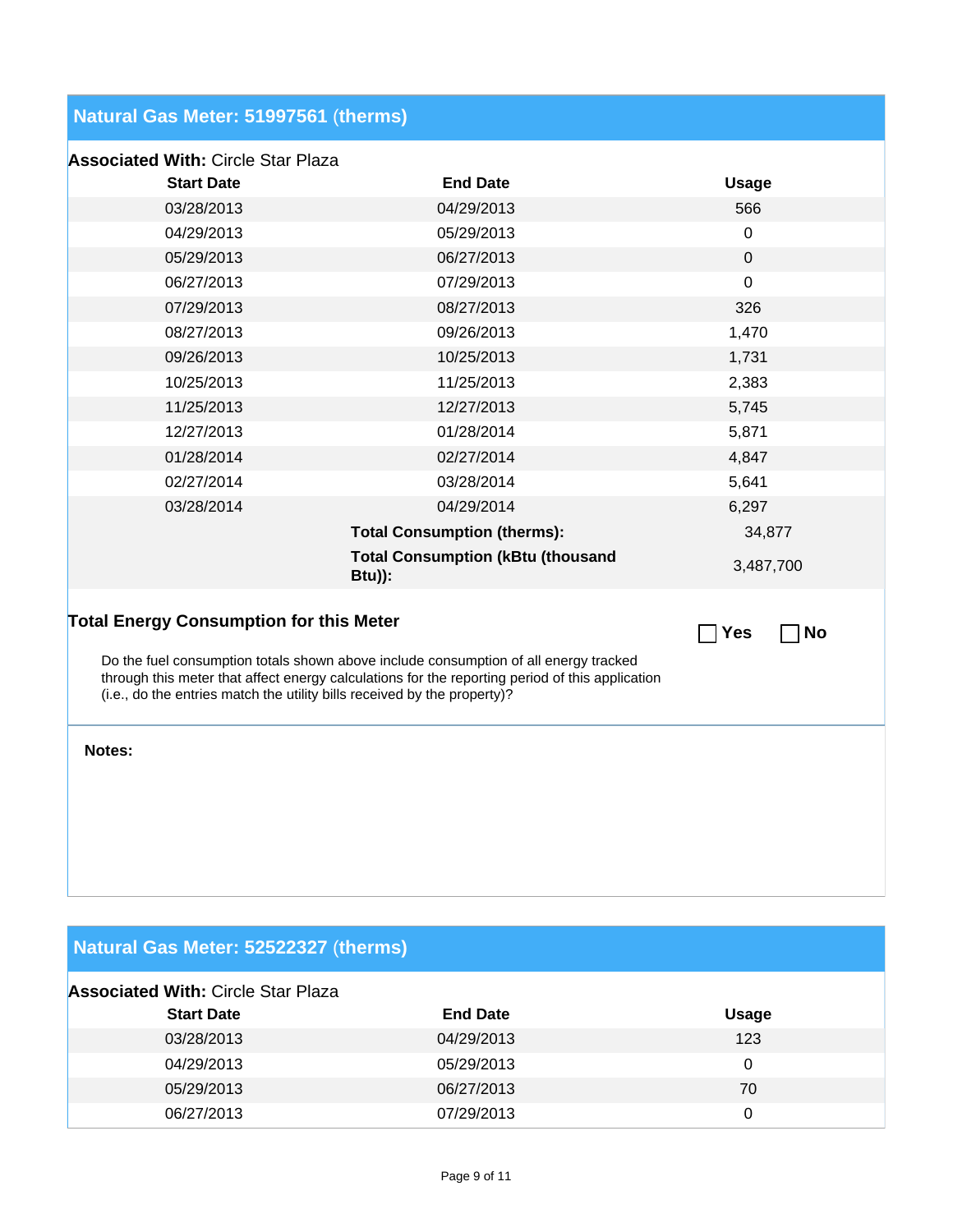| <b>Start Date</b>                                                                                                                                                                                                                                                                                                                         | <b>End Date</b>                                      | <b>Usage</b>   |  |
|-------------------------------------------------------------------------------------------------------------------------------------------------------------------------------------------------------------------------------------------------------------------------------------------------------------------------------------------|------------------------------------------------------|----------------|--|
| 07/29/2013                                                                                                                                                                                                                                                                                                                                | 08/27/2013                                           | 178            |  |
| 08/27/2013                                                                                                                                                                                                                                                                                                                                | 09/26/2013                                           | $\mathbf 0$    |  |
| 09/26/2013                                                                                                                                                                                                                                                                                                                                | 10/25/2013                                           | $\mathbf 0$    |  |
| 10/25/2013                                                                                                                                                                                                                                                                                                                                | 11/25/2013                                           | $\mathbf 0$    |  |
| 11/25/2013                                                                                                                                                                                                                                                                                                                                | 12/27/2013                                           | $\overline{4}$ |  |
| 12/27/2013                                                                                                                                                                                                                                                                                                                                | 01/28/2014                                           | 48             |  |
| 01/28/2014                                                                                                                                                                                                                                                                                                                                | 02/27/2014                                           | 107            |  |
| 02/27/2014                                                                                                                                                                                                                                                                                                                                | 03/28/2014                                           | $\pmb{0}$      |  |
| 03/28/2014                                                                                                                                                                                                                                                                                                                                | 04/29/2014                                           | $\mathbf 0$    |  |
|                                                                                                                                                                                                                                                                                                                                           | <b>Total Consumption (therms):</b>                   | 530            |  |
|                                                                                                                                                                                                                                                                                                                                           | <b>Total Consumption (kBtu (thousand</b><br>$Btu)$ : | 53,000         |  |
| <b>Total Energy Consumption for this Meter</b><br><b>No</b><br>Yes<br>Do the fuel consumption totals shown above include consumption of all energy tracked<br>through this meter that affect energy calculations for the reporting period of this application<br>(i.e., do the entries match the utility bills received by the property)? |                                                      |                |  |
| Notes:                                                                                                                                                                                                                                                                                                                                    |                                                      |                |  |

### **4. Signature & Stamp of Verifying Licensed Professional**

\_\_\_\_\_\_\_\_\_\_\_\_\_\_\_\_\_\_\_ (Name) visited this site on \_\_\_\_\_\_\_\_\_\_\_ (Date). Based on the conditions observed at the time of the visit to this property, I verify that the information contained within this application is accurate and in accordance with the Licensed Professional Guide.